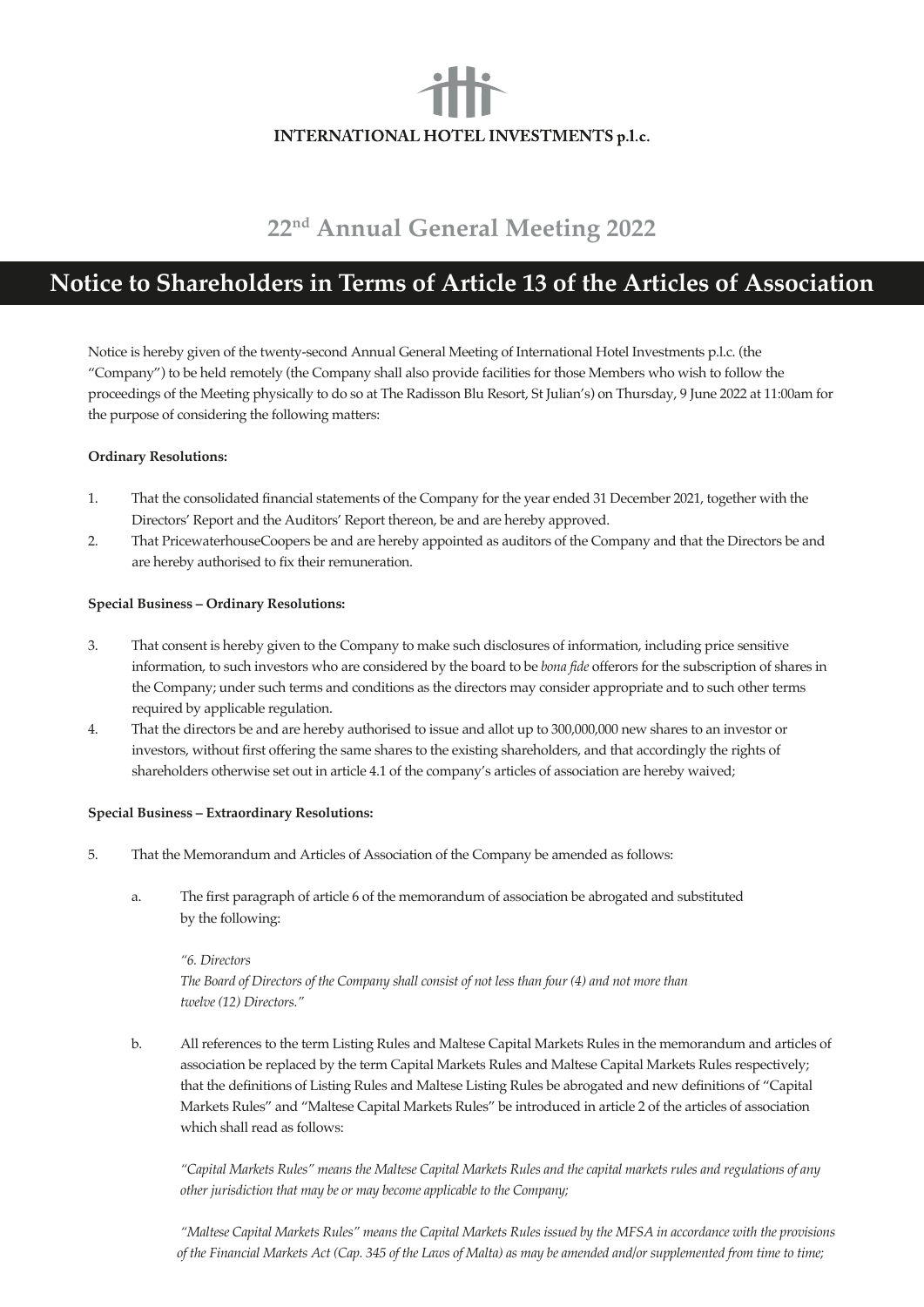c. All references to the Listing Authority in the memorandum and articles of association of the Company be and are hereby deleted and substituted by a reference to the MFSA; and that in article 2 of the articles of association a new definition be introduced of MFSA to read as follows:

*"MFSA" means the Malta Financial Services Authority, established in terms of the Malta Financial Services Authority Act (Cap. 330 of the Laws of Malta) or such other competent authority as may be established under Financial Markets Act (Cap. 345 of the Laws of Malta);*

d. That a new definition of the term Electronic Means be introduced in the definitions in article 2 of the articles of association, and that all references in the memorandum and articles of association to electronic means be changed to "Electronic Means" and refer to the new definition, which shall read as follows:

*"Electronic Means" refers to means of electronic equipment for the processing (including digital compression), storage and transmission of data, employing wires, radio, optical technologies, or any other electromagnetic means;*

e. That the definition of Member in article 2 of the articles of association be deleted and replaced by the following:

*"Member" means a person registered by the Company as the holder of Shares excluding preference shareholders;*

 and that the directors be and are hereby authorised to file an updated copy of the memorandum and articles of association as amended by the above resolution which shall also incorporate all the changes effected to date relating to the directors, company secretary or such other updates as are required to be made by article 79(2) of the Companies Act (Cap. 386 of the Laws of Malta).

6. That the aggregate emoluments of directors be increased from €850,000 by a further €450,000 per annum, to a maximum of €1,300,000 per annum.

## **Appointment of Directors:**

The term of office of the directors currently in office shall expire at the forthcoming Annual General Meeting. In line with the requirements of the Articles of Association, the Company issued adverts calling for the nomination of persons to be appointed directors. The Company received nine (9) valid nominations for the appointment of directors. Pursuant to article 19.8 of the Company's Articles of Association, since there were less nominations than there are vacancies on the board, each of the persons nominated shall take up office as director and no election shall take place. Accordingly, no resolution is required at this meeting as the directors are duly appointed pursuant to the articles of association.

By Order of the Board,

*Delses* 

**Jean-Pierre Schembri** Company Secretary 19 May 2022

### **NOTE:**

Whilst the Meeting will be held remotely in accordance with the provisions of the Companies Act (Public Companies – Annual General Meeting) Regulations, 2020 (L.N. 288 of 2020), the Company shall also provide facilities for those Members who wish to follow the proceedings of the Meeting physically to do so at The Radisson Blu Resort, St Julian's. However, all voting and attendance at the Meeting shall be in accordance with the rules of a remote Meeting.

Physical presence at the Meeting shall be subject to the regulations of the Health Authorities applicable as at the date of the meeting. Members who wish to be present physically at the Meeting are required to register for a place at the venue by not later than Friday, 3 June 2022 at 12 noon, by sending an email on companysecretary@ihiplc.com or by phone on +356 21233141. Registration shall be conducted on a first-come, first-served basis, and registrations shall be closed once the maximum number of places available at the venue is reached. Only **one person per MSE number,** who has been duly registered, will be allowed inside the venue to attend the Meeting physically. No guests will be admitted to the Meeting in addition to the registered shareholder.

Members who wish to be present physically at the Meeting will not be taken into account for the purposes of a quorum nor shall they be entitled to vote in person during the Meeting since the rules applicable to the Meeting shall be those pertinent to remote Meetings in accordance with the provisions of Companies Act (Public Companies – Annual General Meeting) Regulations, 2020 (L.N. 288 of 2020).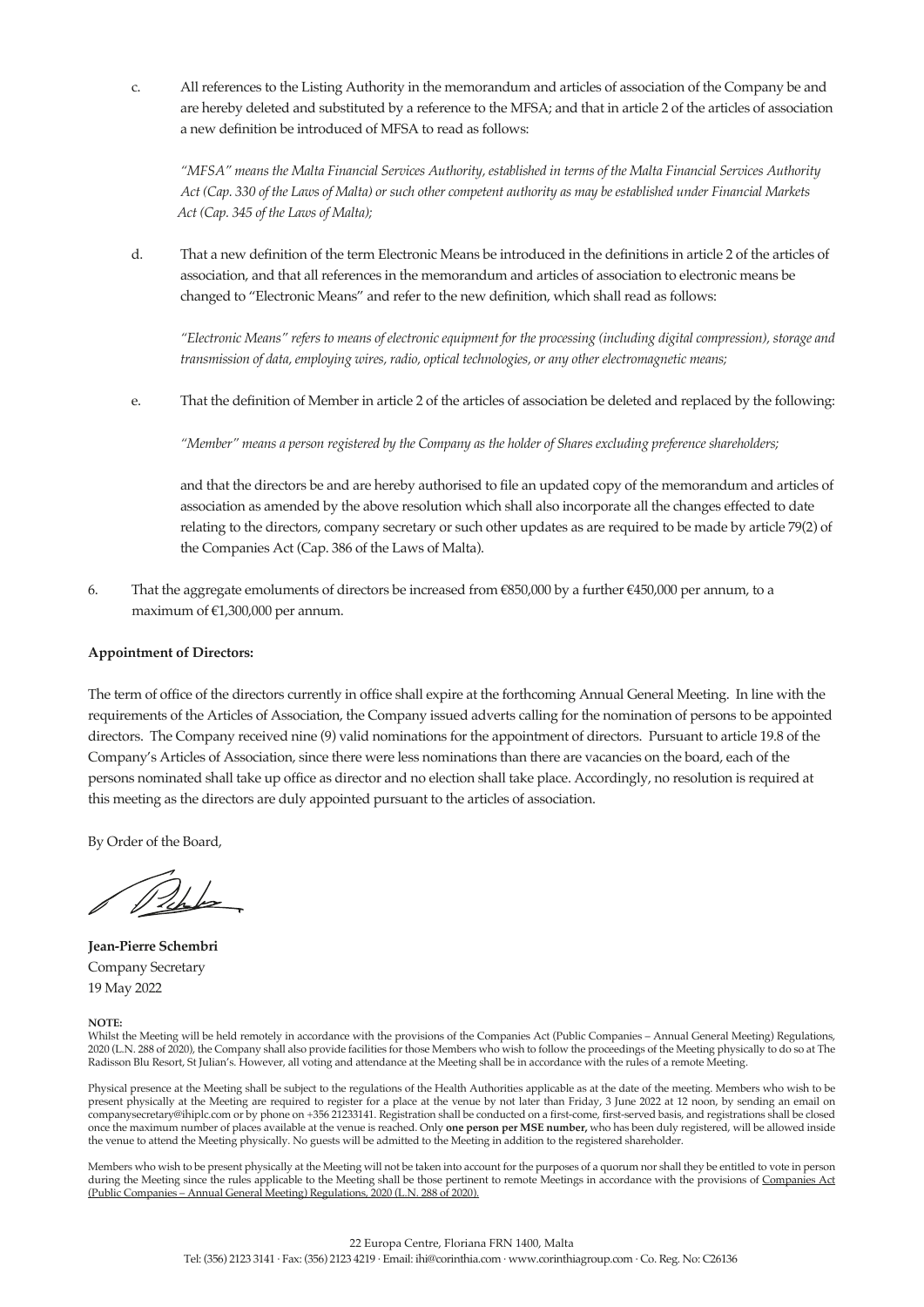#### **IMPORTANT INFORMATION**

**This year's Annual General Meeting is being held remotely in accordance with the relevant provisions set out in the Companies Act (Public Companies – Annual General Meeting) Regulations, 2020 (L.N. 288 of 2020).** 

#### **NOTES**

#### **1. Record Date**

This notice has been mailed to the Members registered as at 10 May 2022. Only such Members shall be entitled to attend and vote at the Annual General Meeting.

#### **Participation by proxy and voting by Members 2.**

A shareholder may **only** participate and vote at the meeting by submitting a proxy form to the Company nominating the Chairman as proxy and indicating such Member's voting preference.

A Member may participate by proxy by completing and signing the proxy form dispatched to all Members together with this notice and sending same to the Office of the Company Secretary not less than 48 hours before the time appointed for the Meeting.

A proxy form may be sent to the Company either:

- a) By mail to 22 Europa Centre, Floriana FRN 1400, Malta; or<br>
By electronic means on company secretary@ihiplc.com
- b) By electronic means on companysecretary@ihiplc.com

In case of proxies sent by email to the address above, the email should have attached thereto a copy of the proxy form duly completed and signed by the shareholder or a duly authorised person on behalf of a corporate/institutional Member.

#### **Personal Attendance**

Notwithstanding that voting will be done beforehand by proxy, Members who wish to participate personally at the meeting may still attend in person at the Meeting on the appointed day, provided that they would have registered in advance with the Company for such purpose. Personal attendance at the meeting will allow Members to participate and follow the meeting from the venue, but shall not permit Members to vote (See "Admission to Meeting").

#### **Completing the Proxy Form 3.**

Members wishing to participate at the Meeting are to complete all details required on the proxy form fully, clearly and accurately. This includes:

- a) Indicating that they wish to appoint as their proxy the Chairman of the meeting;<br>b) Indicating that the Member wishes the proxy to vote as he/she wishes or whethe
- b) Indicating that the Member wishes the proxy to vote as he/she wishes or whether the member wishes to indicate how the proxy is to vote. In either case a mark ought to be made in the appropriate box indicated in the proxy form. In the event that no such indication is made it shall be deemed that the Member authorises the proxy to vote as he/she wishes, unless the Member indicates how he/she wishes the shares held to be voted by inserting the number of shares or another appropriate mark
- against the relevant resolutions, in which case the proxy shall be deemed authorised to vote only as indicated by the Member in the proxy form;<br>Where a Member wishes to have his/her proxy to vote in a particular manner the Where a Member wishes to have his/her proxy to vote in a particular manner then he/she should indicate his/her voting preference in the appropriate box against each resolution. The use of a cross or a mark (instead of putting number of votes) in the appropriate space on the ballot paper under either 'FOR' or 'AGAINST' will be interpreted that the Member has assigned all the votes either 'FOR' or 'AGAINST' the resolution as the case may be. If a cross or a mark is placed in both 'FOR' or 'AGAINST' for the same resolution, then the Member's vote on that particular resolution will be invalid.

Any resolution remaining unmarked on the ballot paper will be treated as an abstention.

#### **Admission to the Meeting 4.**

As already informed in the Company Announcement dated 8 April 2022, attendance to the AGM will be on a first-come first-served basis. Accordingly, Members who wish to follow the proceedings of the meeting physically at the venue are kindly requested to book a seat at the meeting beforehand. Booking can be made by either of the following methods:

- a) By electronic means on companysecretary@ihiplc.com including full name and ID card number;<br>b) Calling the office of the Company Secretary on (356) 21233141.
- b) Calling the office of the Company Secretary on (356) 21233141.

Bookings will be open until 3 June and will be processed on a first-come first-served basis. Bookings made over the phone will be taken note of, including the date and time of the call, and processed in due course, thus the Company still has the right to refuse admission if the maximum number of persons is reached during processing of the requests.

The proceedings of the Meeting shall be recorded and placed on the Company's website www.corinthiagroup.com/investors/annual-general-meeting/ following the meeting.

Any member who wishes to ask questions to the Meeting will be required to follow the process explained below in clause 7.

#### **On the day of the Meeting:**

**ANY PERSON WHOSE NAME WOULD NOT HAVE BEEN REGISTERED WITH THE COMPANY IN ADVANCE AS PROVIDED IN 4 ABOVE SHALL NOT BE ALLOWED ENTRY TO THE MEETING.**

- a) A Member is to present his/her Identity Card in order to be admitted at the Meeting.<br>b) In the case of shares held jointly by several persons, the first named joint holder on the
- b) In the case of shares held jointly by several persons, the first named joint holder on the Register of Members shall be eligible to attend the Meeting.
- c) In order for a single representative of a joint shareholding, who is not the first named on the Register to be eligible to attend the Meeting, the Company has to be informed beforehand by submission of a Form of Proxy duly executed in his favour by all other joint holders.
- i) When a Member is a body corporate, association of persons, foundation or other collective entity, a representative thereof will only be eligible to attend the Meeting if the Form of Proxy has been duly executed in his favour by the competent organ of the entity which he represents. Such representative shall still be required to book beforehand and present his Identity Card on the day of the Meeting;
- ii) A Member who is a minor may be represented at the Meeting by his Legal Guardian who is required to book beforehand and present his Identity Card on the day of the Meeting.
- d) Admission to the Meeting will commence at 10:00am.
- e) After the Meeting has proceeded to business, admission will continue until the first resolution is read. Thereafter admittance to the Meeting will be discontinued.